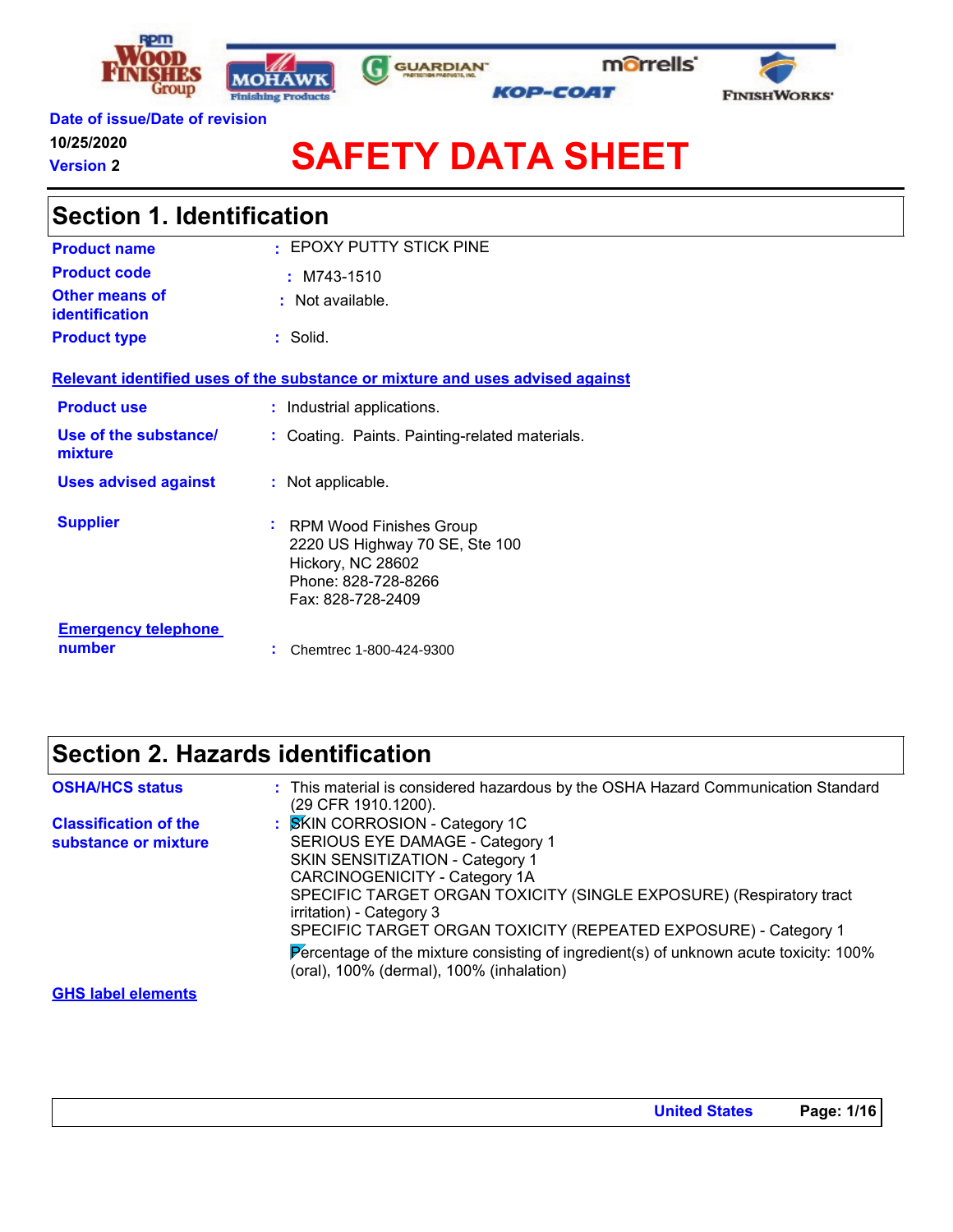# **Section 2. Hazards identification**

| <b>Hazard pictograms</b>                   | ٠                                                                                                                                                                                                                                                                                                                                                                                                                                                                                                                                                                                                                                                                                                                                                                                  |
|--------------------------------------------|------------------------------------------------------------------------------------------------------------------------------------------------------------------------------------------------------------------------------------------------------------------------------------------------------------------------------------------------------------------------------------------------------------------------------------------------------------------------------------------------------------------------------------------------------------------------------------------------------------------------------------------------------------------------------------------------------------------------------------------------------------------------------------|
| <b>Signal word</b>                         | : Danger                                                                                                                                                                                                                                                                                                                                                                                                                                                                                                                                                                                                                                                                                                                                                                           |
| <b>Hazard statements</b>                   | $\therefore$ $\mathbb{Z}$ auses severe skin burns and eye damage.<br>May cause an allergic skin reaction.<br>May cause respiratory irritation.<br>May cause cancer.<br>Causes damage to organs through prolonged or repeated exposure.                                                                                                                                                                                                                                                                                                                                                                                                                                                                                                                                             |
| <b>Precautionary statements</b>            |                                                                                                                                                                                                                                                                                                                                                                                                                                                                                                                                                                                                                                                                                                                                                                                    |
| <b>Prevention</b>                          | : Øbtain special instructions before use. Do not handle until all safety precautions have<br>been read and understood. Wear protective gloves, protective clothing and eye or face<br>protection. Use only outdoors or in a well-ventilated area. Do not breathe dust. Do not<br>eat, drink or smoke when using this product. Wash thoroughly after handling.<br>Contaminated work clothing must not be allowed out of the workplace.                                                                                                                                                                                                                                                                                                                                              |
| <b>Response</b>                            | : F exposed or concerned: Get medical advice or attention. IF INHALED: Remove<br>person to fresh air and keep comfortable for breathing. Immediately call a POISON<br>CENTER or doctor. IF SWALLOWED: Immediately call a POISON CENTER or doctor.<br>Rinse mouth. Do NOT induce vomiting. IF ON SKIN (or hair): Take off immediately all<br>contaminated clothing. Rinse skin with water. Immediately call a POISON CENTER or<br>doctor. Wash contaminated clothing before reuse. IF ON SKIN: Wash with plenty of<br>water. If skin irritation or rash occurs: Get medical advice or attention. IF IN EYES:<br>Rinse cautiously with water for several minutes. Remove contact lenses, if present and<br>easy to do. Continue rinsing. Immediately call a POISON CENTER or doctor. |
| <b>Storage</b>                             | : Store locked up. Store in a well-ventilated place. Keep container tightly closed.                                                                                                                                                                                                                                                                                                                                                                                                                                                                                                                                                                                                                                                                                                |
| <b>Disposal</b>                            | : Dispose of contents and container in accordance with all local, regional, national and<br>international regulations.                                                                                                                                                                                                                                                                                                                                                                                                                                                                                                                                                                                                                                                             |
| <b>Supplemental label</b><br>elements      | : Sanding and grinding dusts may be harmful if inhaled. This product contains crystalline<br>silica which can cause lung cancer or silicosis. The risk of cancer depends on the<br>duration and level of exposure to dust from sanding surfaces or mist from spray<br>applications. Emits toxic fumes when heated.                                                                                                                                                                                                                                                                                                                                                                                                                                                                 |
| <b>Hazards not otherwise</b><br>classified | : None known.                                                                                                                                                                                                                                                                                                                                                                                                                                                                                                                                                                                                                                                                                                                                                                      |

# **Section 3. Composition/information on ingredients**

| <b>Substance/mixture</b> | : Mixture                |
|--------------------------|--------------------------|
| <b>Product name</b>      | : EPOXY PUTTY STICK PINE |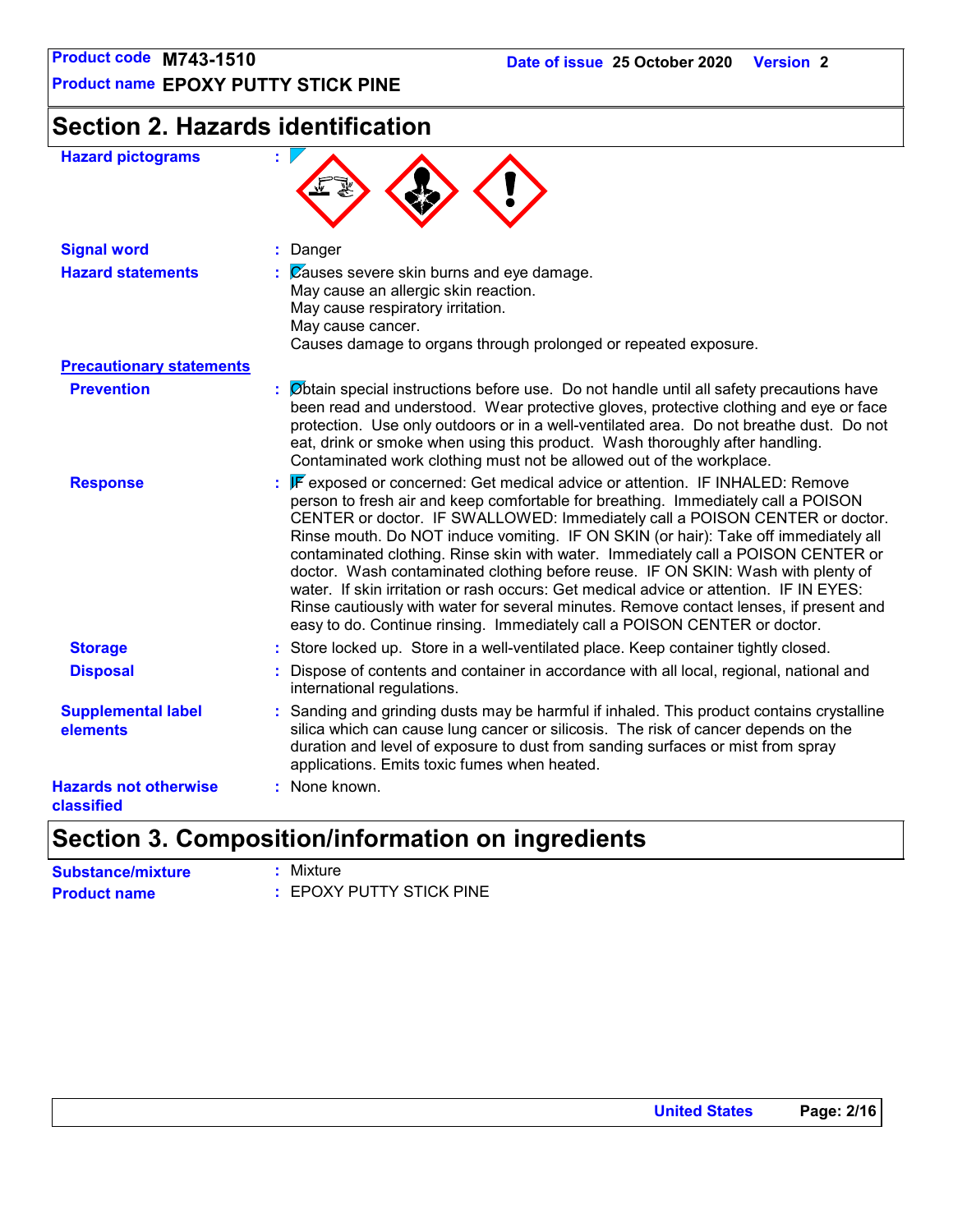# **Section 3. Composition/information on ingredients**

| <b>Ingredient name</b>                                                   | $\frac{9}{6}$    | <b>CAS number</b> |
|--------------------------------------------------------------------------|------------------|-------------------|
| $ \overline{V}$ alc, not containing asbestiform fibres                   | l≥90             | 14807-96-6        |
| glass, oxide, chemicals                                                  | ≥75 - ≤90        | 65997-17-3        |
| bis-[4-(2,3-epoxipropoxi)phenyl]propane                                  | l≥75 - ≤90       | 1675-54-3         |
| Poly[oxy(methyl-1,2-ethanediyl)], α-hydro-ω-hydroxy-, ether with         | 250 - ≤75        | 72244-98-5        |
| 2,2-bis(hydroxymethyl)-1,3-propanediol (4:1), 2-hydroxy-3-mercaptopropyl |                  |                   |
| ether                                                                    |                  |                   |
| Epoxy resin (MW $\leq$ 700)                                              | l≥10 - ≤20       | 25068-38-6        |
| 2,4,6-tris(dimethylaminomethyl)phenol                                    | $≥10 - ≤15$      | $90 - 72 - 2$     |
| l titanium dioxide                                                       | $\geq 1.0 - 5.0$ | 13463-67-7        |
| bis[(dimethylamino)methyl]phenol                                         | $\geq 1.0 - 5.0$ | 71074-89-0        |
| crystalline silica, respirable powder (<10 microns)                      | ≥1.0 - ≤5.0      | 14808-60-7        |

SUB codes represent substances without registered CAS Numbers.

Any concentration shown as a range is to protect confidentiality or is due to batch variation.

**There are no additional ingredients present which, within the current knowledge of the supplier and in the concentrations applicable, are classified as hazardous to health or the environment and hence require reporting in this section.**

**Occupational exposure limits, if available, are listed in Section 8.**

# **Section 4. First aid measures**

If ingestion, irritation, any type of overexposure or symptoms of overexposure occur during or persists after use of this product, contact a POISON CONTROL CENTER, EMERGENCY ROOM OR PHYSICIAN immediately; have Safety Data Sheet information available. Never give anything by mouth to an unconscious or convulsing person.

### **Description of necessary first aid measures**

| <b>Eye contact</b>  | : Check for and remove any contact lenses. Immediately flush eyes with running water for<br>at least 15 minutes, keeping eyelids open. Seek immediate medical attention.                               |
|---------------------|--------------------------------------------------------------------------------------------------------------------------------------------------------------------------------------------------------|
| <b>Inhalation</b>   | : Remove to fresh air. Keep person warm and at rest. If not breathing, if breathing is<br>irregular or if respiratory arrest occurs, provide artificial respiration or oxygen by trained<br>personnel. |
| <b>Skin contact</b> | : Remove contaminated clothing and shoes. Wash skin thoroughly with soap and water<br>or use recognized skin cleanser. Do NOT use solvents or thinners.                                                |
| <b>Ingestion</b>    | : If swallowed, seek medical advice immediately and show this container or label. Keep<br>person warm and at rest. Do NOT induce vomiting.                                                             |

### **Most important symptoms/effects, acute and delayed**

| <b>Potential acute health effects</b> |                                                                                         |
|---------------------------------------|-----------------------------------------------------------------------------------------|
| <b>Eye contact</b>                    | $\therefore$ $\%$ auses serious eye damage.                                             |
| <b>Inhalation</b>                     | : May cause respiratory irritation.                                                     |
| <b>Skin contact</b>                   | : Causes severe burns. May cause an allergic skin reaction.                             |
| <b>Ingestion</b>                      | : No known significant effects or critical hazards.                                     |
| <b>Over-exposure signs/symptoms</b>   |                                                                                         |
| <b>Eye contact</b>                    | $\therefore$ Adverse symptoms may include the following:<br>pain<br>watering<br>redness |

**United States Page: 3/16**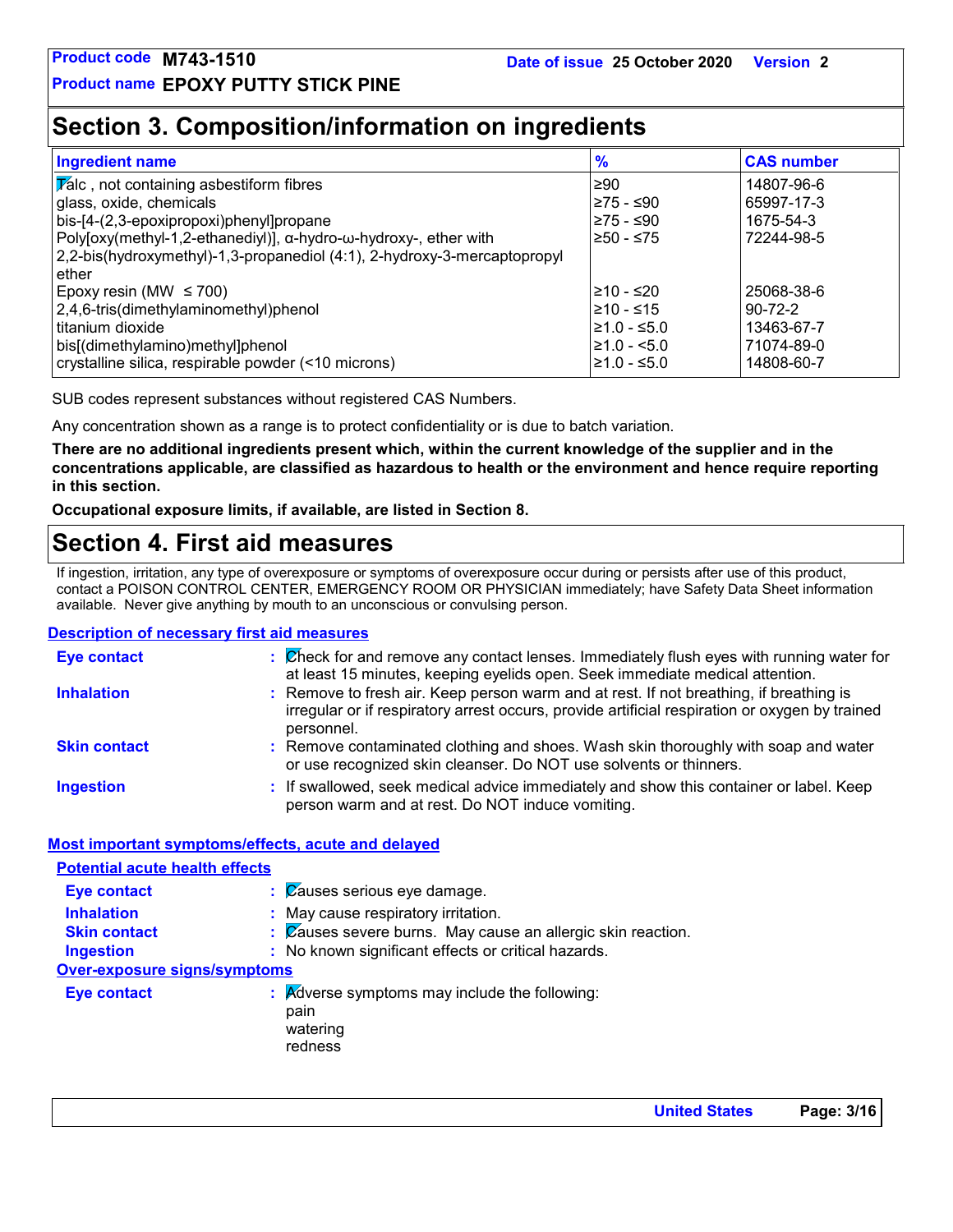**Product name EPOXY PUTTY STICK PINE**

# **Section 4. First aid measures**

| <b>Inhalation</b>                 | : Adverse symptoms may include the following:<br>respiratory tract irritation<br>coughing                                                                                                                                                                                                                                                                                                                       |
|-----------------------------------|-----------------------------------------------------------------------------------------------------------------------------------------------------------------------------------------------------------------------------------------------------------------------------------------------------------------------------------------------------------------------------------------------------------------|
| <b>Skin contact</b>               | : Adverse symptoms may include the following:<br>pain or irritation<br>redness<br>blistering may occur                                                                                                                                                                                                                                                                                                          |
| <b>Ingestion</b>                  | : Adverse symptoms may include the following:<br>stomach pains                                                                                                                                                                                                                                                                                                                                                  |
|                                   | <b>Indication of immediate medical attention and special treatment needed, if necessary</b>                                                                                                                                                                                                                                                                                                                     |
| <b>Notes to physician</b>         | : In case of inhalation of decomposition products in a fire, symptoms may be delayed.<br>The exposed person may need to be kept under medical surveillance for 48 hours.                                                                                                                                                                                                                                        |
| <b>Specific treatments</b>        | : No specific treatment.                                                                                                                                                                                                                                                                                                                                                                                        |
| <b>Protection of first-aiders</b> | : No action shall be taken involving any personal risk or without suitable training. If it is<br>suspected that fumes are still present, the rescuer should wear an appropriate mask or<br>self-contained breathing apparatus. It may be dangerous to the person providing aid to<br>give mouth-to-mouth resuscitation. Wash contaminated clothing thoroughly with water<br>before removing it, or wear gloves. |

**See toxicological information (Section 11)**

# **Section 5. Fire-fighting measures**

| <b>Extinguishing media</b>                               |                                                                                                                                                                                                     |
|----------------------------------------------------------|-----------------------------------------------------------------------------------------------------------------------------------------------------------------------------------------------------|
| <b>Suitable extinguishing</b><br>media                   | : Use an extinguishing agent suitable for the surrounding fire.                                                                                                                                     |
| <b>Unsuitable extinguishing</b><br>media                 | : None known.                                                                                                                                                                                       |
| <b>Specific hazards arising</b><br>from the chemical     | : No specific fire or explosion hazard.                                                                                                                                                             |
| <b>Hazardous thermal</b><br>decomposition products       | Decomposition products may include the following materials:<br>carbon oxides<br>nitrogen oxides<br>sulfur oxides<br>halogenated compounds<br>metal oxide/oxides                                     |
| <b>Special protective actions</b><br>for fire-fighters   | : Promptly isolate the scene by removing all persons from the vicinity of the incident if<br>there is a fire. No action shall be taken involving any personal risk or without suitable<br>training. |
| <b>Special protective</b><br>equipment for fire-fighters | : Fire-fighters should wear appropriate protective equipment and self-contained breathing<br>apparatus (SCBA) with a full face-piece operated in positive pressure mode.                            |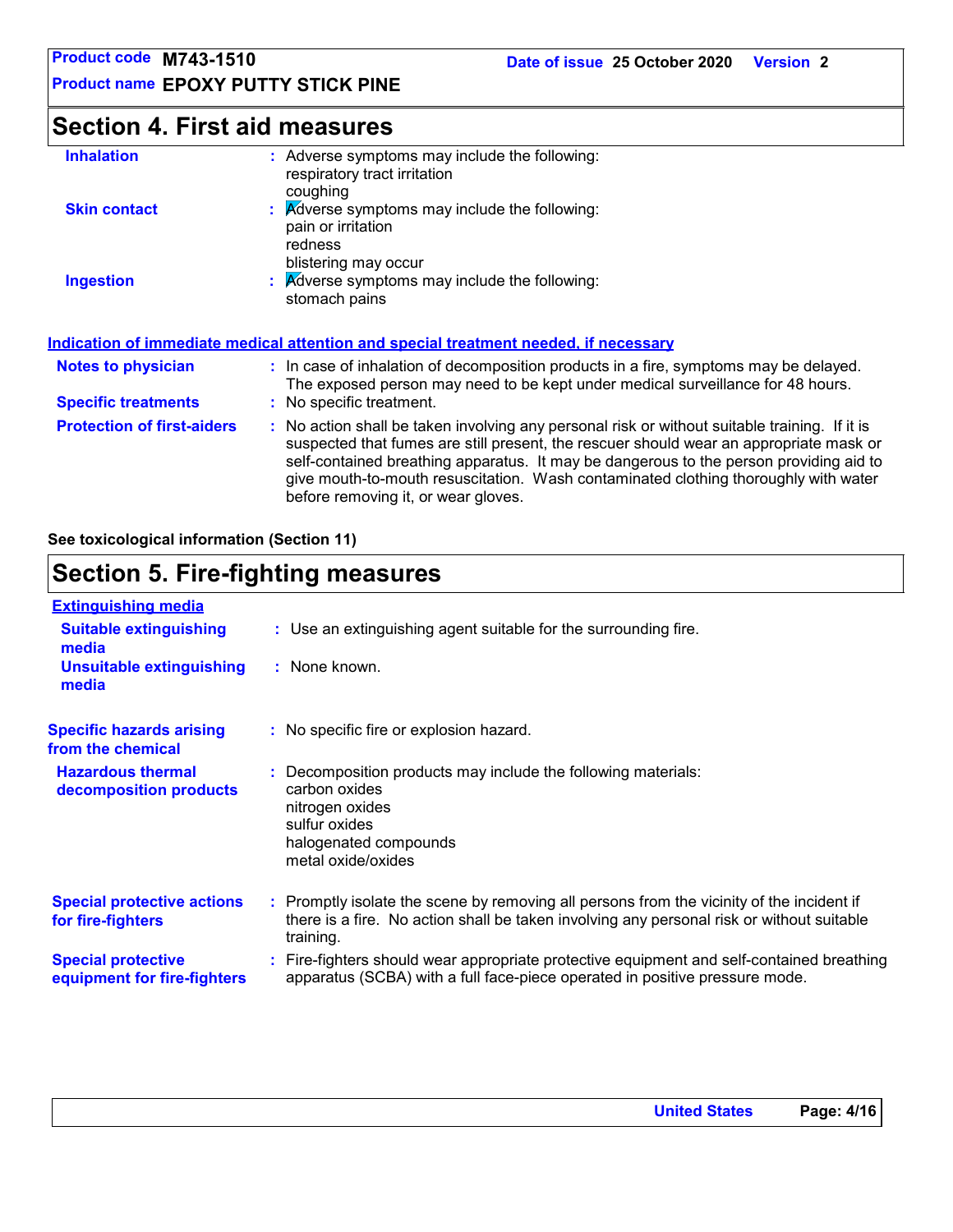# **Section 6. Accidental release measures**

### **Personal precautions, protective equipment and emergency procedures**

| For non-emergency<br>personnel                               | : No action shall be taken involving any personal risk or without suitable training.<br>Evacuate surrounding areas. Keep unnecessary and unprotected personnel from<br>entering. Do not touch or walk through spilled material. Provide adequate ventilation.<br>Wear appropriate respirator when ventilation is inadequate. Put on appropriate<br>personal protective equipment.                                                               |  |
|--------------------------------------------------------------|-------------------------------------------------------------------------------------------------------------------------------------------------------------------------------------------------------------------------------------------------------------------------------------------------------------------------------------------------------------------------------------------------------------------------------------------------|--|
| For emergency responders                                     | : If specialized clothing is required to deal with the spillage, take note of any information in<br>Section 8 on suitable and unsuitable materials. See also the information in "For non-<br>emergency personnel".                                                                                                                                                                                                                              |  |
| <b>Environmental precautions</b>                             | : Avoid dispersal of spilled material and runoff and contact with soil, waterways, drains<br>and sewers. Inform the relevant authorities if the product has caused environmental<br>pollution (sewers, waterways, soil or air).                                                                                                                                                                                                                 |  |
| <b>Methods and materials for containment and cleaning up</b> |                                                                                                                                                                                                                                                                                                                                                                                                                                                 |  |
| <b>Small spill</b>                                           | : Move containers from spill area. Avoid dust generation. Do not dry sweep. Vacuum<br>dust with equipment fitted with a HEPA filter and place in a closed, labeled waste<br>container. Place spilled material in a designated, labeled waste container. Dispose of<br>via a licensed waste disposal contractor.                                                                                                                                 |  |
| <b>Large spill</b>                                           | : Move containers from spill area. Approach release from upwind. Prevent entry into<br>sewers, water courses, basements or confined areas. Avoid dust generation. Do not<br>dry sweep. Vacuum dust with equipment fitted with a HEPA filter and place in a closed,<br>labeled waste container. Dispose of via a licensed waste disposal contractor. Note:<br>see Section 1 for emergency contact information and Section 13 for waste disposal. |  |

# **Section 7. Handling and storage**

### **Precautions for safe handling**

| <b>Protective measures</b>                       | : Put on appropriate personal protective equipment (see Section 8). Persons with a<br>history of skin sensitization problems should not be employed in any process in which<br>this product is used. Avoid exposure - obtain special instructions before use. Do not<br>handle until all safety precautions have been read and understood. Do not get in eyes<br>or on skin or clothing. Do not ingest. Use only with adequate ventilation. Wear<br>appropriate respirator when ventilation is inadequate. Keep in the original container or<br>an approved alternative made from a compatible material, kept tightly closed when not<br>in use. Empty containers retain product residue and can be hazardous. Do not reuse<br>container. |
|--------------------------------------------------|-------------------------------------------------------------------------------------------------------------------------------------------------------------------------------------------------------------------------------------------------------------------------------------------------------------------------------------------------------------------------------------------------------------------------------------------------------------------------------------------------------------------------------------------------------------------------------------------------------------------------------------------------------------------------------------------------------------------------------------------|
| <b>Special precautions</b>                       | : If this material is part of a multiple component system, read the Safety Data Sheet(s) for<br>the other component or components before blending as the resulting mixture may have<br>the hazards of all of its parts.                                                                                                                                                                                                                                                                                                                                                                                                                                                                                                                   |
| <b>Advice on general</b><br>occupational hygiene | : Eating, drinking and smoking should be prohibited in areas where this material is<br>handled, stored and processed. Workers should wash hands and face before eating,<br>drinking and smoking. Remove contaminated clothing and protective equipment before<br>entering eating areas. See also Section 8 for additional information on hygiene<br>measures.                                                                                                                                                                                                                                                                                                                                                                             |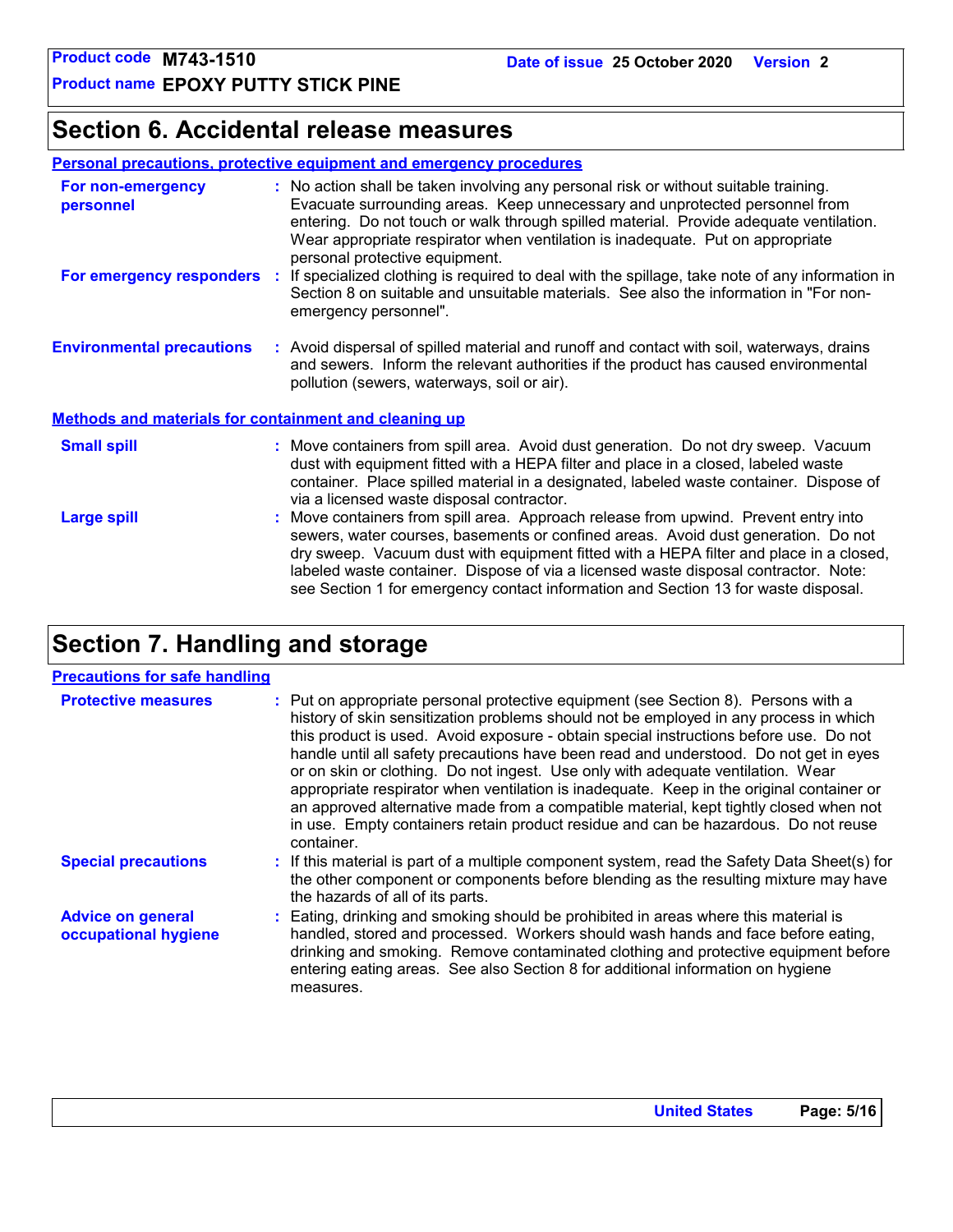# **Section 7. Handling and storage**

| local regulations. Store in original container protected from direct sunlight in a dry, cool<br>including any<br>and well-ventilated area, away from incompatible materials (see Section 10) and food<br><b>incompatibilities</b><br>and drink. Store locked up. Keep container tightly closed and sealed until ready for use.<br>Containers that have been opened must be carefully resealed and kept upright to<br>prevent leakage. Do not store in unlabeled containers. Use appropriate containment to | <b>Conditions for safe storage,</b> | Do not store below the following temperature: $5^{\circ}$ C (41 $^{\circ}$ F). Store in accordance with |
|------------------------------------------------------------------------------------------------------------------------------------------------------------------------------------------------------------------------------------------------------------------------------------------------------------------------------------------------------------------------------------------------------------------------------------------------------------------------------------------------------------|-------------------------------------|---------------------------------------------------------------------------------------------------------|
|                                                                                                                                                                                                                                                                                                                                                                                                                                                                                                            |                                     |                                                                                                         |
|                                                                                                                                                                                                                                                                                                                                                                                                                                                                                                            |                                     | avoid environmental contamination.                                                                      |

# **Section 8. Exposure controls/personal protection**

### **Control parameters**

**Occupational exposure limits**

| <b>Ingredient name</b>                                           | <b>Exposure limits</b>                              |
|------------------------------------------------------------------|-----------------------------------------------------|
| $\overline{V}$ alc, not containing asbestiform fibres            | ACGIH TLV (United States, 3/2019).                  |
|                                                                  | TWA: 2 mg/m <sup>3</sup> 8 hours. Form: Respirable  |
|                                                                  | OSHA PEL Z3 (United States).                        |
|                                                                  | TWA: $2 \text{ mg/m}^3$                             |
| glass, oxide, chemicals                                          | <b>OSHA PEL (United States).</b>                    |
|                                                                  | TWA: $15 \text{ mg/m}^3$                            |
|                                                                  | TWA: 5 mg/m <sup>3</sup> Form: Respirable           |
|                                                                  | TWA: 15 mg/m <sup>3</sup> Form: Total dust          |
|                                                                  | <b>ACGIH TLV (United States).</b>                   |
|                                                                  | TWA: 1 f/cc Form: Continuous filament glass         |
|                                                                  | fibers                                              |
|                                                                  | TWA: 5 mg/m <sup>3</sup> , (Inhalable) Form:        |
|                                                                  | Continuous filament glass fibers                    |
|                                                                  | TWA: 3 mg/m <sup>3</sup> Form: Respirable           |
|                                                                  | TWA: 10 mg/m <sup>3</sup> Form: Total dust          |
|                                                                  | ACGIH TLV (United States, 3/2019).                  |
|                                                                  | TWA: 5 mg/m <sup>3</sup> 8 hours. Form: Inhalable   |
|                                                                  | fraction                                            |
|                                                                  | TWA: 1 f/cc 8 hours. Form: Respirable fibers:       |
|                                                                  | length greater than 5 uM; aspect ratio equal to     |
|                                                                  | or greater than 3:1 as determined by the            |
|                                                                  | membrane filter method at 400-450X                  |
|                                                                  | magnification (4-mm objective) phase contrast       |
|                                                                  | illumination.                                       |
| bis-[4-(2,3-epoxipropoxi)phenyl]propane                          | None.                                               |
| Poly[oxy(methyl-1,2-ethanediyl)], α-hydro-ω-hydroxy-, ether with | None.                                               |
| 2,2-bis(hydroxymethyl)-1,3-propanediol (4:1),                    |                                                     |
| 2-hydroxy-3-mercaptopropyl ether                                 |                                                     |
| Epoxy resin (MW $\leq$ 700)                                      | None.                                               |
| 2,4,6-tris(dimethylaminomethyl)phenol                            | None.                                               |
| titanium dioxide                                                 |                                                     |
|                                                                  | OSHA PEL (United States, 5/2018).                   |
|                                                                  | TWA: 15 mg/m <sup>3</sup> 8 hours. Form: Total dust |
|                                                                  | ACGIH TLV (United States, 3/2019).                  |
|                                                                  | TWA: 10 mg/m <sup>3</sup> 8 hours.                  |
| bis[(dimethylamino)methyl]phenol                                 | None.                                               |
| crystalline silica, respirable powder (<10 microns)              | ACGIH TLV (United States, 3/2019).                  |
|                                                                  | TWA: 0.025 mg/m <sup>3</sup> 8 hours. Form:         |
|                                                                  | Respirable                                          |
|                                                                  | OSHA PEL Z3 (United States, 6/2016).                |
|                                                                  | Page: 6/16<br><b>United States</b>                  |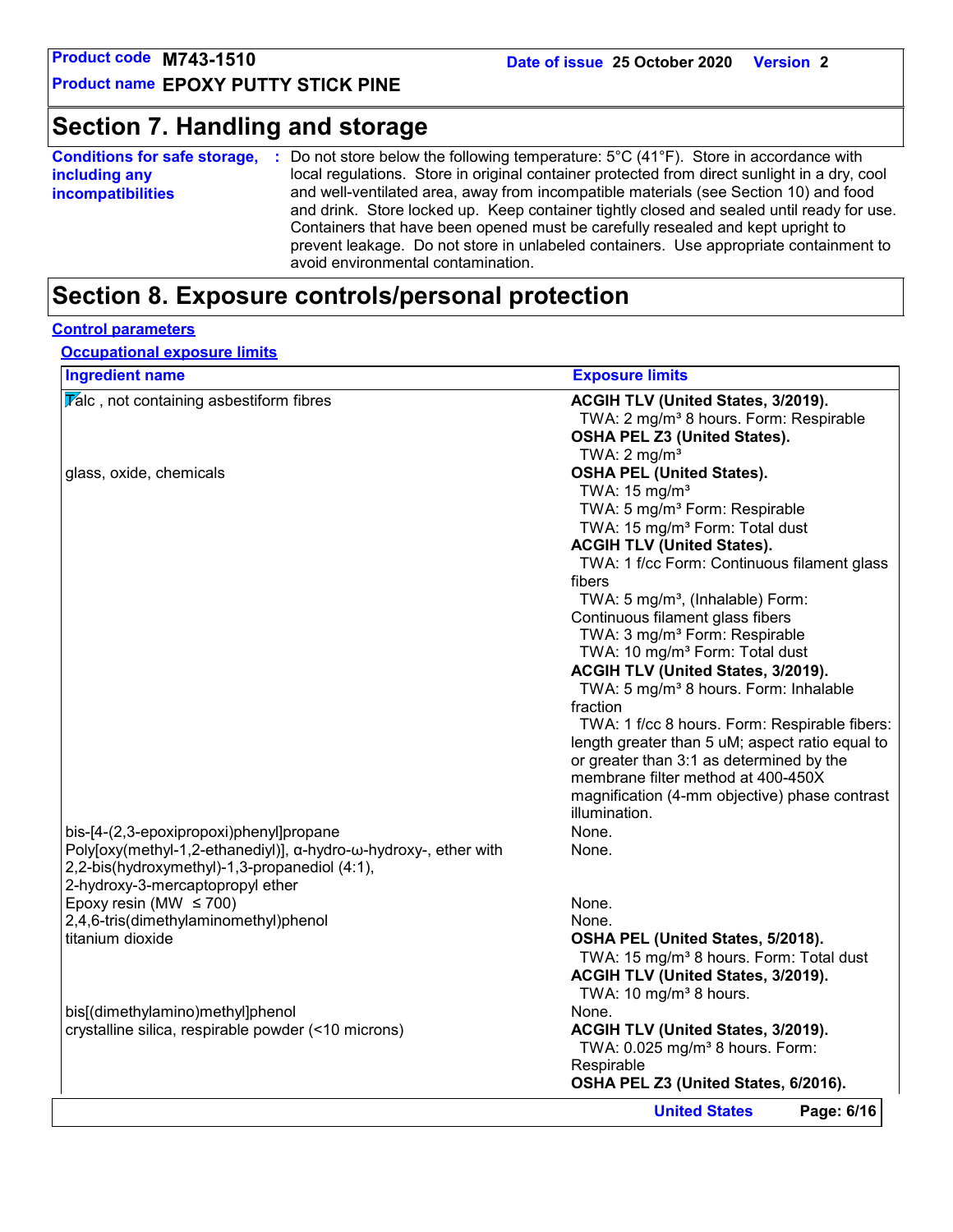TD **=** Total dust

TLV = Threshold Limit Value TWA **=** Time Weighted Average

STEL **=** Short term Exposure limit values

**Product name EPOXY PUTTY STICK PINE**

# **Section 8. Exposure controls/personal protection**

|       |                                                              | dust      | TWA: 10 mg/m <sup>3</sup> / (%SiO2+2) 8 hours. Form:<br>Respirable<br>TWA: 250 mppcf / (%SiO2+5) 8 hours. Form:<br>Respirable<br>OSHA PEL (United States, 5/2018).<br>TWA: 50 µg/m <sup>3</sup> 8 hours. Form: Respirable |
|-------|--------------------------------------------------------------|-----------|---------------------------------------------------------------------------------------------------------------------------------------------------------------------------------------------------------------------------|
|       | Key to abbreviations                                         |           |                                                                                                                                                                                                                           |
| A     | $=$ Acceptable Maximum Peak                                  | S         | = Potential skin absorption                                                                                                                                                                                               |
| ACGIH | = American Conference of Governmental Industrial Hygienists. | <b>SR</b> | = Respiratory sensitization                                                                                                                                                                                               |
| C     | $=$ Ceiling Limit                                            | SS        | = Skin sensitization                                                                                                                                                                                                      |

- C **=** Ceiling Limit
- 

F **=** Fume = Internal Permissible Exposure Limit

- OSHA **=** Occupational Safety and Health Administration.
	- $R = Respirable$ <br> $Z = OSHA 29 C$

= OSHA 29 CFR 1910.1200 Subpart Z - Toxic and Hazardous Substances

### **Consult local authorities for acceptable exposure limits.**

| <b>Recommended monitoring</b><br>procedures       | If this product contains ingredients with exposure limits, personal, workplace<br>atmosphere or biological monitoring may be required to determine the effectiveness of<br>the ventilation or other control measures and/or the necessity to use respiratory<br>protective equipment. Reference should be made to appropriate monitoring standards.<br>Reference to national guidance documents for methods for the determination of<br>hazardous substances will also be required.                                                                                                                                    |
|---------------------------------------------------|------------------------------------------------------------------------------------------------------------------------------------------------------------------------------------------------------------------------------------------------------------------------------------------------------------------------------------------------------------------------------------------------------------------------------------------------------------------------------------------------------------------------------------------------------------------------------------------------------------------------|
| <b>Appropriate engineering</b><br><b>controls</b> | : Use only with adequate ventilation. If user operations generate dust, fumes, gas, vapor<br>or mist, use process enclosures, local exhaust ventilation or other engineering controls<br>to keep worker exposure to airborne contaminants below any recommended or statutory<br>limits.                                                                                                                                                                                                                                                                                                                                |
| <b>Environmental exposure</b><br><b>controls</b>  | : Emissions from ventilation or work process equipment should be checked to ensure<br>they comply with the requirements of environmental protection legislation. In some<br>cases, fume scrubbers, filters or engineering modifications to the process equipment<br>will be necessary to reduce emissions to acceptable levels.                                                                                                                                                                                                                                                                                        |
| <b>Individual protection measures</b>             |                                                                                                                                                                                                                                                                                                                                                                                                                                                                                                                                                                                                                        |
| <b>Hygiene measures</b>                           | : Wash hands, forearms and face thoroughly after handling chemical products, before<br>eating, smoking and using the lavatory and at the end of the working period.<br>Appropriate techniques should be used to remove potentially contaminated clothing.<br>Contaminated work clothing should not be allowed out of the workplace. Wash<br>contaminated clothing before reusing. Ensure that eyewash stations and safety<br>showers are close to the workstation location.                                                                                                                                            |
| <b>Eye/face protection</b>                        | $\therefore$ $\emptyset$ hemical splash goggles and face shield.                                                                                                                                                                                                                                                                                                                                                                                                                                                                                                                                                       |
| <b>Skin protection</b>                            |                                                                                                                                                                                                                                                                                                                                                                                                                                                                                                                                                                                                                        |
| <b>Hand protection</b>                            | : Chemical-resistant, impervious gloves complying with an approved standard should be<br>worn at all times when handling chemical products if a risk assessment indicates this is<br>necessary. Considering the parameters specified by the glove manufacturer, check<br>during use that the gloves are still retaining their protective properties. It should be<br>noted that the time to breakthrough for any glove material may be different for different<br>glove manufacturers. In the case of mixtures, consisting of several substances, the<br>protection time of the gloves cannot be accurately estimated. |
| <b>Gloves</b>                                     | : pitrile neoprene                                                                                                                                                                                                                                                                                                                                                                                                                                                                                                                                                                                                     |
|                                                   |                                                                                                                                                                                                                                                                                                                                                                                                                                                                                                                                                                                                                        |

**United States Page: 7/16**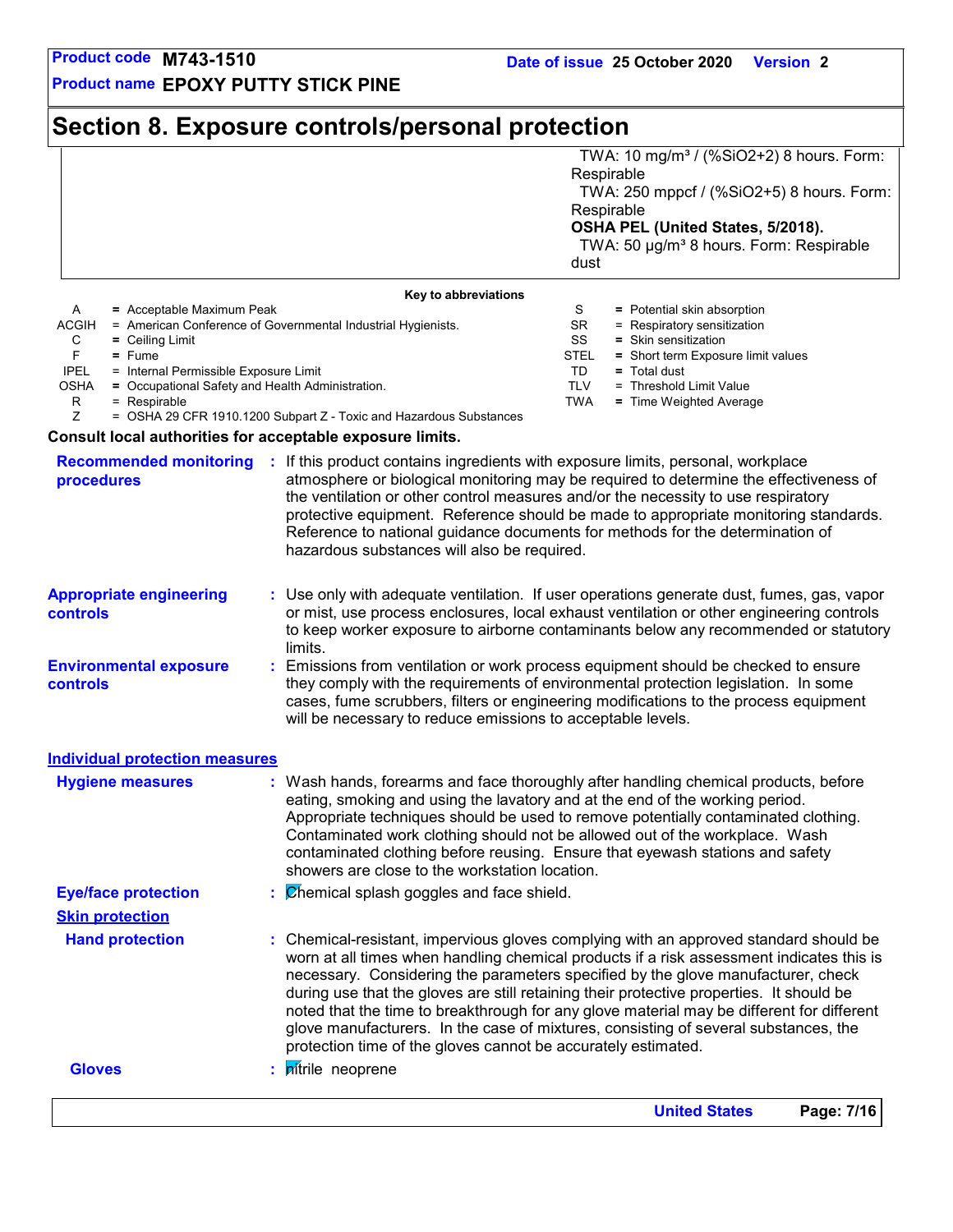**Product name EPOXY PUTTY STICK PINE**

# **Section 8. Exposure controls/personal protection**

| <b>Body protection</b>        | : Personal protective equipment for the body should be selected based on the task being<br>performed and the risks involved and should be approved by a specialist before<br>handling this product.                                                                                                                                                                                                                                                |
|-------------------------------|----------------------------------------------------------------------------------------------------------------------------------------------------------------------------------------------------------------------------------------------------------------------------------------------------------------------------------------------------------------------------------------------------------------------------------------------------|
| <b>Other skin protection</b>  | : Appropriate footwear and any additional skin protection measures should be selected<br>based on the task being performed and the risks involved and should be approved by a<br>specialist before handling this product.                                                                                                                                                                                                                          |
| <b>Respiratory protection</b> | : Respirator selection must be based on known or anticipated exposure levels, the<br>hazards of the product and the safe working limits of the selected respirator. If workers<br>are exposed to concentrations above the exposure limit, they must use appropriate,<br>certified respirators. Use a properly fitted, air-purifying or air-fed respirator complying<br>with an approved standard if a risk assessment indicates this is necessary. |

# **Section 9. Physical and chemical properties**

| <b>Appearance</b>                                 |                                                   |
|---------------------------------------------------|---------------------------------------------------|
| <b>Physical state</b>                             | Solid.                                            |
| <b>Color</b>                                      | Not available.                                    |
| Odor                                              | Not available.                                    |
| <b>Odor threshold</b>                             | Not available.                                    |
| рH                                                | Not available.                                    |
| <b>Melting point</b>                              | Not available.                                    |
| <b>Boiling point</b>                              | Not available.                                    |
| <b>Flash point</b>                                | Closed cup: Not applicable.                       |
| <b>Auto-ignition temperature</b>                  | Not available.                                    |
| <b>Decomposition temperature</b>                  | $:$ Not available.                                |
| <b>Flammability (solid, gas)</b>                  | Not available.                                    |
| Lower and upper explosive<br>(flammable) limits   | : Not available.                                  |
| <b>Evaporation rate</b>                           | Not available.<br>÷.                              |
| <b>Vapor pressure</b>                             | Not available.                                    |
| <b>Vapor density</b>                              | Not available.                                    |
| <b>Relative density</b>                           | 0.94                                              |
| Density (Ibs / gal)                               | 7.84                                              |
| <b>Solubility</b>                                 | Insoluble in the following materials: cold water. |
| <b>Partition coefficient: n-</b><br>octanol/water | Not available.                                    |
| <b>Viscosity</b>                                  | Kinematic (40°C (104°F)): Not applicable.<br>t.   |
| <b>Volatility</b>                                 | $0\%$ (v/v), $0\%$ (w/w)                          |
| % Solid. (w/w)                                    | 100<br>ř.                                         |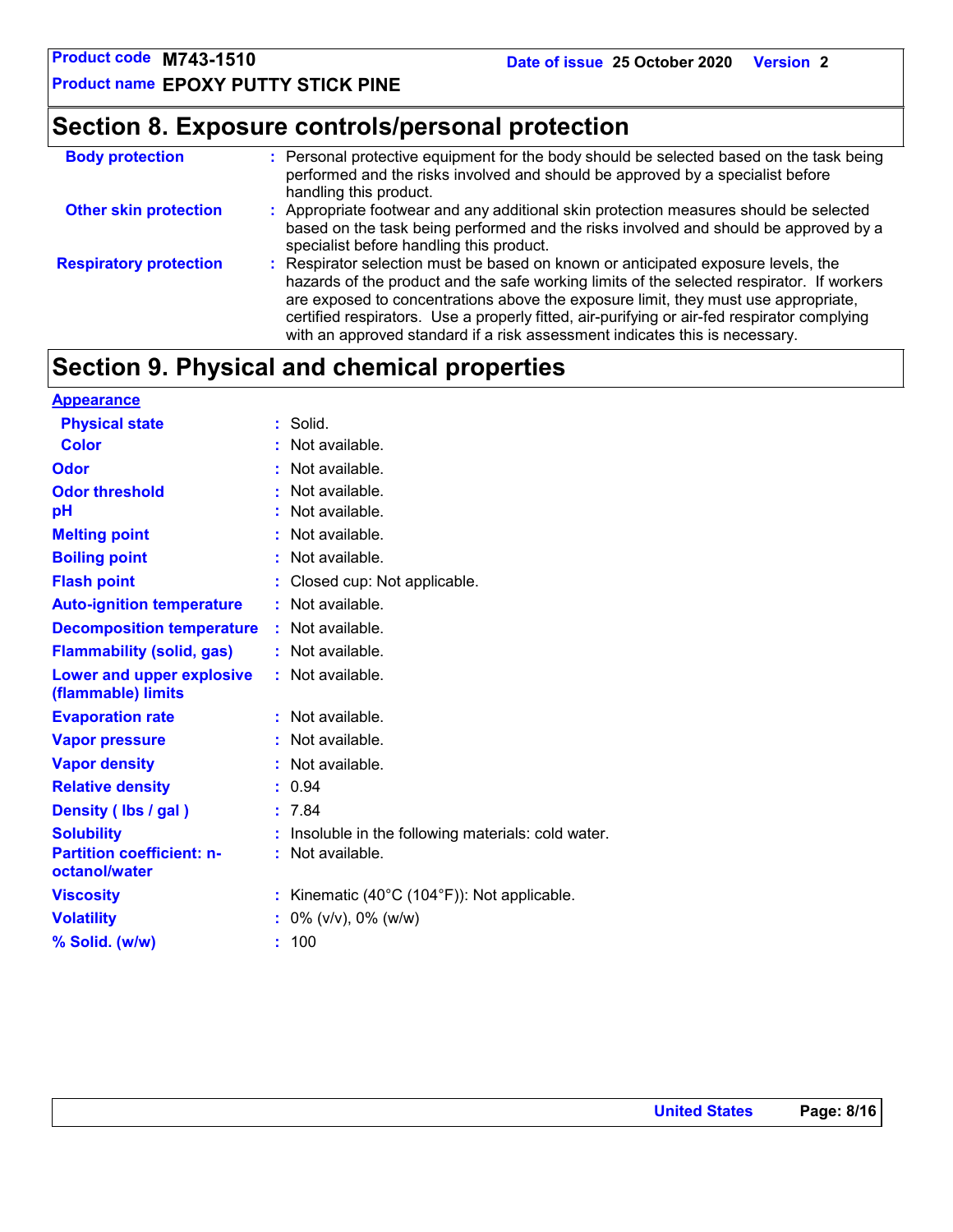# **Section 10. Stability and reactivity**

| <b>Reactivity</b>                            | : No specific test data related to reactivity available for this product or its ingredients.                                                  |
|----------------------------------------------|-----------------------------------------------------------------------------------------------------------------------------------------------|
| <b>Chemical stability</b>                    | : The product is stable.                                                                                                                      |
| <b>Possibility of hazardous</b><br>reactions | : Under normal conditions of storage and use, hazardous reactions will not occur.                                                             |
| <b>Conditions to avoid</b>                   | : When exposed to high temperatures may produce hazardous decomposition products.<br>Refer to protective measures listed in sections 7 and 8. |
| <b>Incompatible materials</b>                | : Keep away from the following materials to prevent strong exothermic reactions:<br>oxidizing agents, strong alkalis, strong acids.           |
| <b>Hazardous decomposition</b><br>products   | : Decomposition products may include the following materials: carbon monoxide, carbon<br>dioxide, smoke, oxides of nitrogen.                  |

# **Section 11. Toxicological information**

### **Information on toxicological effects**

### **Acute toxicity**

| <b>Product/ingredient name</b>                    | <b>Result</b>                   | <b>Species</b> | <b>Dose</b> | <b>Exposure</b> |
|---------------------------------------------------|---------------------------------|----------------|-------------|-----------------|
| $ \overline{\mathsf{pis}}$ -[4-(2,3-epoxipropoxi) | LD50 Dermal                     | Rabbit         | 23000 mg/kg |                 |
| phenyl]propane                                    |                                 |                |             |                 |
|                                                   | LD50 Oral                       | Rat            | 15000 mg/kg |                 |
| Epoxy resin (MW $\leq$ 700)                       | LD50 Dermal                     | Rabbit         | >2 g/kg     |                 |
|                                                   | LD50 Oral                       | Rat            | $>2$ g/kg   |                 |
| $ 2,4,6$ -tris                                    | LD50 Dermal                     | Rabbit         | $1.28$ g/kg |                 |
| (dimethylaminomethyl)phenol                       |                                 |                |             |                 |
|                                                   | LD50 Dermal                     | Rat            | 1280 mg/kg  |                 |
|                                                   | LD50 Oral                       | Rat            | 1200 mg/kg  |                 |
| I titanium dioxide                                | LC50 Inhalation Dusts and mists | Rat            | >6.82 mg/l  | 4 hours         |
|                                                   | LD50 Dermal                     | Rabbit         | >5000 mg/kg |                 |
|                                                   | LD50 Oral                       | Rat            | >5000 mg/kg |                 |

**Conclusion/Summary :** : There are no data available on the mixture itself.

### **Irritation/Corrosion**

| <b>Product/ingredient name</b>                       | <b>Result</b>                         | <b>Species</b> | <b>Score</b> | <b>Exposure</b> | <b>Observation</b>       |
|------------------------------------------------------|---------------------------------------|----------------|--------------|-----------------|--------------------------|
| $ \vec{b}$ s-[4-(2,3-epoxipropoxi)<br>phenyl]propane | Eyes - Redness of the<br>conjunctivae | Rabbit         | 0.4          | 24 hours        | $\overline{a}$           |
|                                                      | Eyes - Mild irritant                  | Rabbit         |              | 24 hours        | $\overline{\phantom{0}}$ |
|                                                      | Skin - Erythema/Eschar                | Rabbit         | 0.8          | 4 hours         | $\overline{a}$           |
|                                                      | Skin - Edema                          | Rabbit         | 0.5          | 4 hours         | $\overline{a}$           |
|                                                      | Skin - Mild irritant                  | Rabbit         |              | 4 hours         | $\overline{a}$           |
| Epoxy resin (MW $\leq$ 700)                          | Skin - Mild irritant                  | Rabbit         |              |                 |                          |
|                                                      | Eyes - Mild irritant                  | Rabbit         |              |                 |                          |
| $2,4,6$ -tris                                        | Skin - Visible necrosis               | Rabbit         |              | 4 hours         | 7 days                   |
| dimethylaminomethyl)phenol                           |                                       |                |              |                 |                          |

**United States Page: 9/16**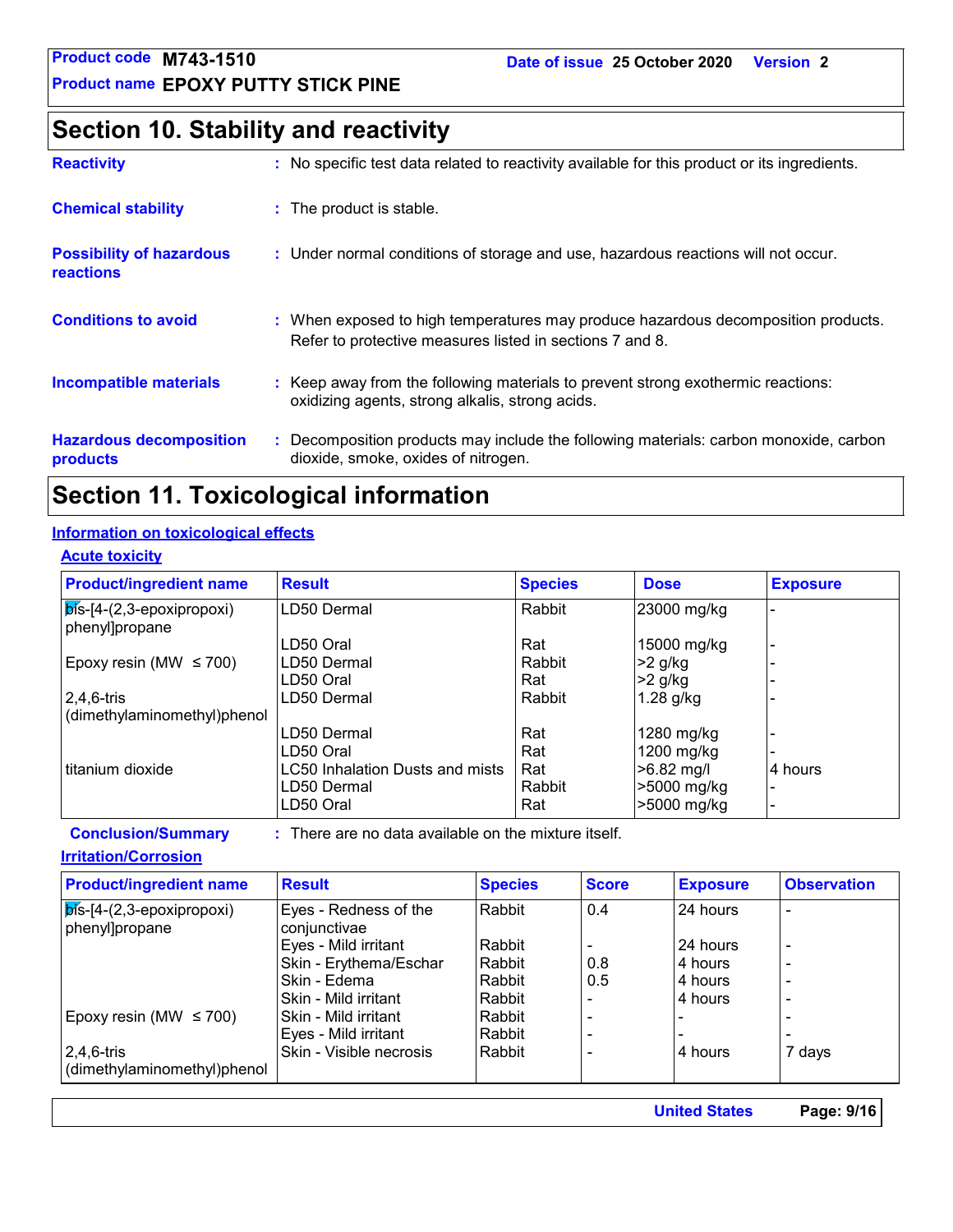**Product name EPOXY PUTTY STICK PINE**

# **Section 11. Toxicological information**

| <b>Conclusion/Summary</b>                                                                                                                            |                                                    |                   |                                                                                      |                                           |  |  |  |
|------------------------------------------------------------------------------------------------------------------------------------------------------|----------------------------------------------------|-------------------|--------------------------------------------------------------------------------------|-------------------------------------------|--|--|--|
| <b>Skin</b>                                                                                                                                          | There are no data available on the mixture itself. |                   |                                                                                      |                                           |  |  |  |
| <b>Eyes</b>                                                                                                                                          | There are no data available on the mixture itself. |                   |                                                                                      |                                           |  |  |  |
| <b>Respiratory</b>                                                                                                                                   | There are no data available on the mixture itself. |                   |                                                                                      |                                           |  |  |  |
| <b>Sensitization</b>                                                                                                                                 |                                                    |                   |                                                                                      |                                           |  |  |  |
| <b>Product/ingredient name</b>                                                                                                                       | <b>Route of</b><br>exposure                        |                   | <b>Species</b>                                                                       | <b>Result</b>                             |  |  |  |
| $\mathsf{b}$ ís-[4-(2,3-epoxipropoxi)<br>phenyl]propane<br>Epoxy resin (MW $\leq$ 700)<br>$2,4,6$ -tris<br>(dimethylaminomethyl)phenol               | skin<br>skin<br>skin                               |                   | Mouse<br>Mouse<br>Guinea pig                                                         | Sensitizing<br>Sensitizing<br>Sensitizing |  |  |  |
| <b>Conclusion/Summary</b>                                                                                                                            |                                                    |                   |                                                                                      |                                           |  |  |  |
| <b>Skin</b>                                                                                                                                          |                                                    |                   | There are no data available on the mixture itself.                                   |                                           |  |  |  |
| <b>Respiratory</b>                                                                                                                                   |                                                    |                   | There are no data available on the mixture itself.                                   |                                           |  |  |  |
| <b>Mutagenicity</b>                                                                                                                                  |                                                    |                   |                                                                                      |                                           |  |  |  |
| <b>Conclusion/Summary</b>                                                                                                                            |                                                    |                   | : There are no data available on the mixture itself.                                 |                                           |  |  |  |
| <b>Carcinogenicity</b>                                                                                                                               |                                                    |                   |                                                                                      |                                           |  |  |  |
| <b>Conclusion/Summary</b>                                                                                                                            |                                                    |                   | : There are no data available on the mixture itself.                                 |                                           |  |  |  |
| <b>Classification</b>                                                                                                                                |                                                    |                   |                                                                                      |                                           |  |  |  |
| <b>Product/ingredient name</b>                                                                                                                       | <b>OSHA</b>                                        | <b>IARC</b>       | <b>NTP</b>                                                                           |                                           |  |  |  |
| gíass, oxide, chemicals<br>bis-[4-(2,3-epoxipropoxi)<br>phenyl]propane<br>titanium dioxide<br>crystalline silica, respirable<br>powder (<10 microns) |                                                    | 3<br>3<br>2B<br>1 | Known to be a human carcinogen.                                                      |                                           |  |  |  |
| <b>Carcinogen Classification code:</b>                                                                                                               |                                                    |                   |                                                                                      |                                           |  |  |  |
| IARC: 1, 2A, 2B, 3, 4<br>OSHA: +<br>Not listed/not regulated: -                                                                                      |                                                    |                   | NTP: Known to be a human carcinogen; Reasonably anticipated to be a human carcinogen |                                           |  |  |  |
| <b>Reproductive toxicity</b>                                                                                                                         |                                                    |                   |                                                                                      |                                           |  |  |  |
| <b>Conclusion/Summary</b>                                                                                                                            |                                                    |                   | $:$ There are no data available on the mixture itself.                               |                                           |  |  |  |
| <b>Teratogenicity</b>                                                                                                                                |                                                    |                   |                                                                                      |                                           |  |  |  |
|                                                                                                                                                      |                                                    |                   |                                                                                      |                                           |  |  |  |

**Conclusion/Summary :** : There are no data available on the mixture itself.

**Specific target organ toxicity (single exposure)**

| <b>Name</b>                              | <b>Category</b> | <b>Route of</b><br>exposure | <b>Target organs</b>                     |
|------------------------------------------|-----------------|-----------------------------|------------------------------------------|
| Talc , not containing asbestiform fibres | Category 3      |                             | Respiratory tract<br><b>l</b> irritation |

**Specific target organ toxicity (repeated exposure)**

| <b>United States</b> | Page: 10/16 |
|----------------------|-------------|
|                      |             |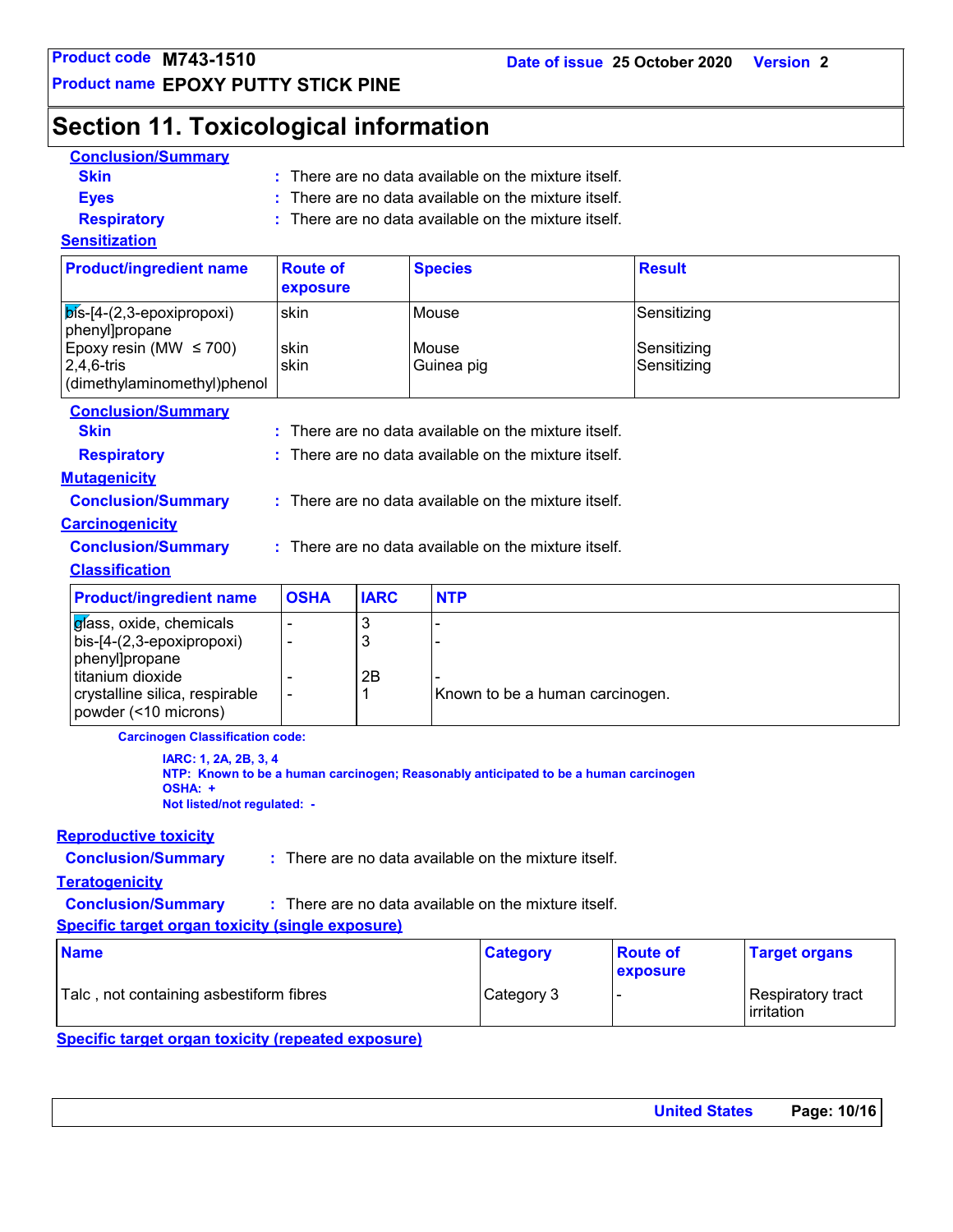# **Section 11. Toxicological information**

| <b>Name</b>                                         | <b>Category</b> | <b>Route of</b><br><b>exposure</b> | <b>Target organs</b> |
|-----------------------------------------------------|-----------------|------------------------------------|----------------------|
| crystalline silica, respirable powder (<10 microns) | Category 1      | <b>linhalation</b>                 |                      |

**Target organs :** Contains material which causes damage to the following organs: liver, spleen, bone marrow.

Contains material which may cause damage to the following organs: kidneys, lungs, cardiovascular system, upper respiratory tract, immune system, skin, eyes.

### **Aspiration hazard**

Not available.

### **Information on the likely routes of exposure**

**Potential acute health effects**

| <b>Eye contact</b>                  | $\mathcal{C}$ auses serious eye damage.                                                                                                                                                                                                                                                                                                                                                                                                                                                                                                                                                                                                                                                                                                                                                                                                                                                                                                                                                                                                                                                                                                                                                                                                                                            |
|-------------------------------------|------------------------------------------------------------------------------------------------------------------------------------------------------------------------------------------------------------------------------------------------------------------------------------------------------------------------------------------------------------------------------------------------------------------------------------------------------------------------------------------------------------------------------------------------------------------------------------------------------------------------------------------------------------------------------------------------------------------------------------------------------------------------------------------------------------------------------------------------------------------------------------------------------------------------------------------------------------------------------------------------------------------------------------------------------------------------------------------------------------------------------------------------------------------------------------------------------------------------------------------------------------------------------------|
| <b>Inhalation</b>                   | : May cause respiratory irritation.                                                                                                                                                                                                                                                                                                                                                                                                                                                                                                                                                                                                                                                                                                                                                                                                                                                                                                                                                                                                                                                                                                                                                                                                                                                |
| <b>Skin contact</b>                 | $\frac{1}{2}$ $\sqrt{2}$ auses severe burns. May cause an allergic skin reaction.                                                                                                                                                                                                                                                                                                                                                                                                                                                                                                                                                                                                                                                                                                                                                                                                                                                                                                                                                                                                                                                                                                                                                                                                  |
| <b>Ingestion</b>                    | : No known significant effects or critical hazards.                                                                                                                                                                                                                                                                                                                                                                                                                                                                                                                                                                                                                                                                                                                                                                                                                                                                                                                                                                                                                                                                                                                                                                                                                                |
| <b>Over-exposure signs/symptoms</b> |                                                                                                                                                                                                                                                                                                                                                                                                                                                                                                                                                                                                                                                                                                                                                                                                                                                                                                                                                                                                                                                                                                                                                                                                                                                                                    |
| <b>Eye contact</b>                  | $\therefore$ Adverse symptoms may include the following:<br>pain<br>watering<br>redness                                                                                                                                                                                                                                                                                                                                                                                                                                                                                                                                                                                                                                                                                                                                                                                                                                                                                                                                                                                                                                                                                                                                                                                            |
| <b>Inhalation</b>                   | : Adverse symptoms may include the following:<br>respiratory tract irritation<br>coughing                                                                                                                                                                                                                                                                                                                                                                                                                                                                                                                                                                                                                                                                                                                                                                                                                                                                                                                                                                                                                                                                                                                                                                                          |
| <b>Skin contact</b>                 | $\mathbf{R}$ <i>Adverse symptoms may include the following:</i><br>pain or irritation<br>redness<br>blistering may occur                                                                                                                                                                                                                                                                                                                                                                                                                                                                                                                                                                                                                                                                                                                                                                                                                                                                                                                                                                                                                                                                                                                                                           |
| <b>Ingestion</b>                    | $\overline{\mathsf{K}}$ dverse symptoms may include the following:<br>stomach pains                                                                                                                                                                                                                                                                                                                                                                                                                                                                                                                                                                                                                                                                                                                                                                                                                                                                                                                                                                                                                                                                                                                                                                                                |
|                                     | Delayed and immediate effects and also chronic effects from short and long term exposure                                                                                                                                                                                                                                                                                                                                                                                                                                                                                                                                                                                                                                                                                                                                                                                                                                                                                                                                                                                                                                                                                                                                                                                           |
| <b>Conclusion/Summary</b>           | : There are no data available on the mixture itself. This product contains crystalline silica<br>which can cause lung cancer or silicosis. The risk of cancer depends on the duration<br>and level of exposure to dust from sanding surfaces or mist from spray applications.<br>Exposure to component solvent vapor concentrations in excess of the stated<br>occupational exposure limit may result in adverse health effects such as mucous<br>membrane and respiratory system irritation and adverse effects on the kidneys, liver<br>and central nervous system. Symptoms and signs include headache, dizziness, fatigue,<br>muscular weakness, drowsiness and, in extreme cases, loss of consciousness.<br>Solvents may cause some of the above effects by absorption through the skin. There is<br>some evidence that repeated exposure to organic solvent vapors in combination with<br>constant loud noise can cause greater hearing loss than expected from exposure to<br>noise alone. Ingestion may cause nausea, diarrhea and vomiting. This takes into<br>account, where known, delayed and immediate effects and also chronic effects of<br>components from short-term and long-term exposure by oral, inhalation and dermal<br>routes of exposure and eye contact. |

### **Short term exposure**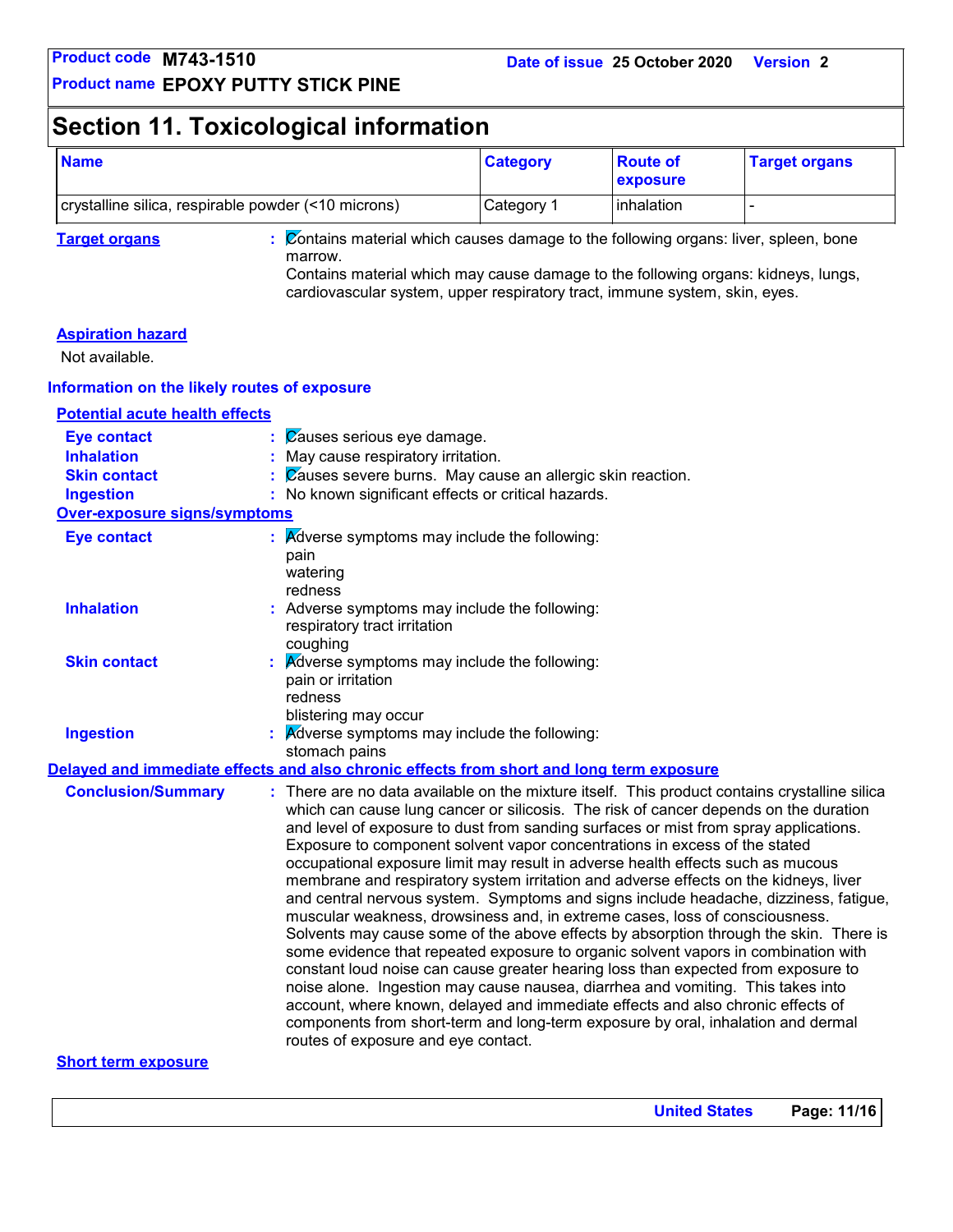# **Section 11. Toxicological information**

| <b>Potential immediate</b><br><b>effects</b> | $:$ There are no data available on the mixture itself.                                                                                                                   |
|----------------------------------------------|--------------------------------------------------------------------------------------------------------------------------------------------------------------------------|
| <b>Potential delayed effects</b>             | $\therefore$ There are no data available on the mixture itself.                                                                                                          |
| Long term exposure                           |                                                                                                                                                                          |
| <b>Potential immediate</b><br><b>effects</b> | $:$ There are no data available on the mixture itself.                                                                                                                   |
| <b>Potential delayed effects</b>             | $\therefore$ There are no data available on the mixture itself.                                                                                                          |
| <b>Potential chronic health effects</b>      |                                                                                                                                                                          |
| <b>General</b>                               | : Causes damage to organs through prolonged or repeated exposure. Once sensitized, a<br>severe allergic reaction may occur when subsequently exposed to very low levels. |
| <b>Carcinogenicity</b>                       | : May cause cancer. Risk of cancer depends on duration and level of exposure.                                                                                            |
| <b>Mutagenicity</b>                          | : No known significant effects or critical hazards.                                                                                                                      |
| <b>Reproductive toxicity</b>                 | : No known significant effects or critical hazards.                                                                                                                      |
|                                              |                                                                                                                                                                          |

### **Numerical measures of toxicity**

**Acute toxicity estimates**

| <b>Product/ingredient name</b>               | Oral (mg/<br>kg) | <b>Dermal</b><br>(mg/kg) | <b>Inhalation</b><br>(gases)<br>(ppm) | <b>Inhalation</b><br>(vapors)<br>(mg/l) | <b>Inhalation</b><br>dusts and<br>mists) (mg/ |
|----------------------------------------------|------------------|--------------------------|---------------------------------------|-----------------------------------------|-----------------------------------------------|
| $ \overline{V_1}$ 1-51 7PINE WD 3-5 MIN. MOH | 16936.8          | 7737.7                   | IN/A                                  | N/A                                     | N/A                                           |
| bis-[4-(2,3-epoxipropoxi)phenyl]propane      | 15000            | 23000                    | N/A                                   | N/A                                     | N/A                                           |
| Epoxy resin (MW $\leq$ 700)                  | 2500             | 2500                     | N/A                                   | N/A                                     | N/A                                           |
| 2,4,6-tris(dimethylaminomethyl)phenol        | 1200             | 1280                     | N/A                                   | N/A                                     | N/A                                           |

# **Section 12. Ecological information**

**Toxicity**

| <b>Product/ingredient name</b>                        | <b>Result</b>                    | <b>Species</b>          | <b>Exposure</b> |
|-------------------------------------------------------|----------------------------------|-------------------------|-----------------|
| $ \vec{b}$ is-[4-(2,3-epoxipropoxi)<br>phenyl]propane | Acute LC50 1.8 mg/l Fresh water  | Daphnia - daphnia magna | 48 hours        |
|                                                       | Chronic NOEC 0.3 mg/l            | Daphnia                 | 21 days         |
| Epoxy resin (MW $\leq$ 700)                           | Acute LC50 1.8 mg/l              | Daphnia                 | 48 hours        |
|                                                       | Chronic NOEC 0.3 mg/l            | Daphnia                 | $21$ days       |
| $2,4,6$ -tris                                         | Acute LC50 175 mg/l              | Fish                    | 96 hours        |
| dimethylaminomethyl)phenol                            |                                  |                         |                 |
| titanium dioxide                                      | Acute LC50 >100 mg/l Fresh water | Daphnia - Daphnia magna | 48 hours        |

### **Persistence and degradability**

| <b>Product/ingredient name</b>           | Test      | <b>Result</b>   | <b>Dose</b> | <b>Inoculum</b> |
|------------------------------------------|-----------|-----------------|-------------|-----------------|
| $\mathcal{E}$ poxy resin (MW $\leq$ 700) | OECD 301F | $ 5% - 28$ days |             |                 |

| Page: 12/16<br><b>United States</b> |
|-------------------------------------|
|                                     |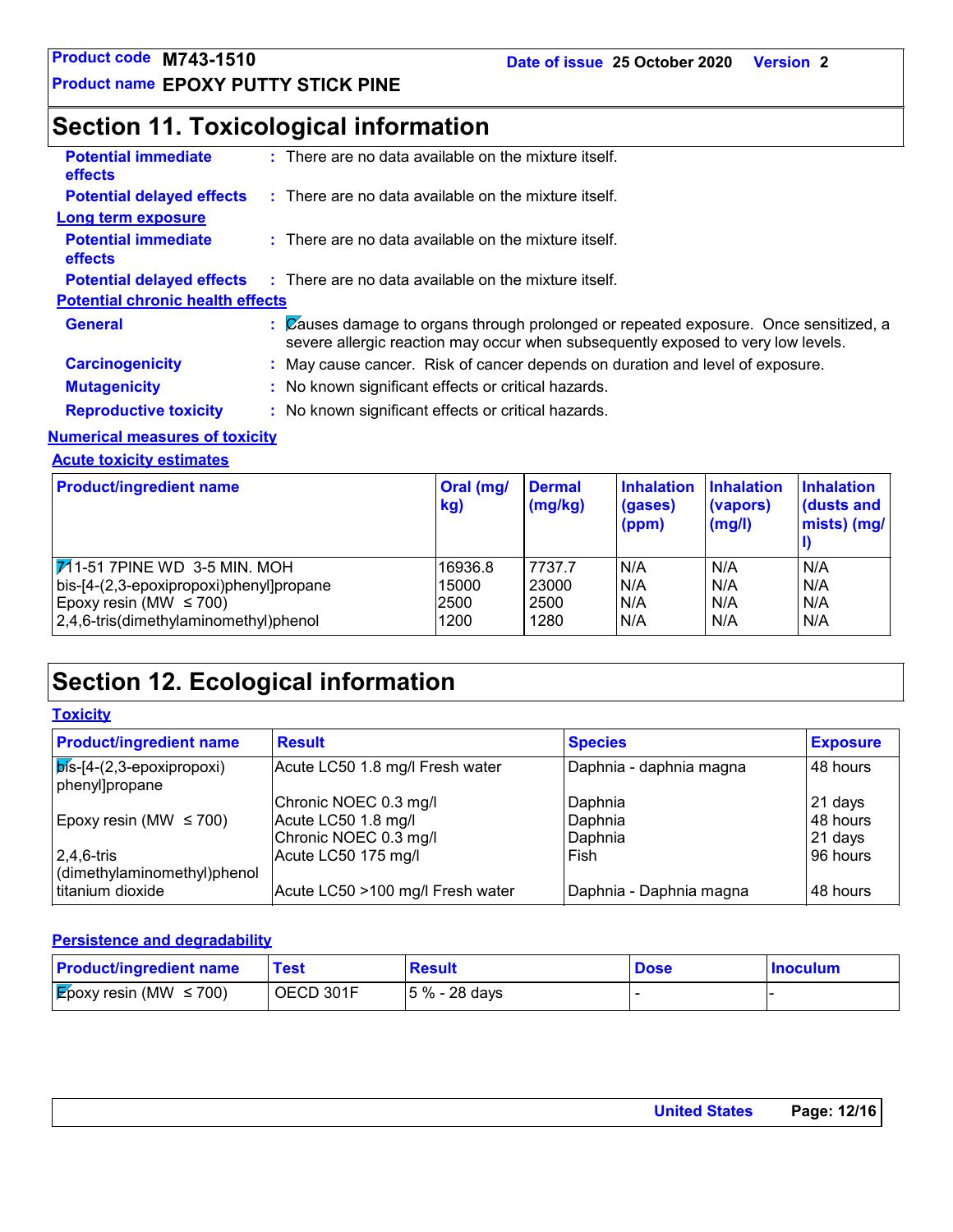# **Section 12. Ecological information**

| <b>Product/ingredient name</b>                        | <b>Aquatic half-life</b> | <b>Photolysis</b> | Biodegradability |
|-------------------------------------------------------|--------------------------|-------------------|------------------|
| $\sqrt{p}$ is-[4-(2,3-epoxipropoxi)<br>phenyl]propane |                          |                   | Not readily      |
| Epoxy resin (MW $\leq$ 700)                           |                          |                   | Not readily      |

### **Bioaccumulative potential**

| <b>Product/ingredient name</b>      | <b>LogP</b> <sub>ow</sub> | <b>BCI</b> | <b>Potential</b> |
|-------------------------------------|---------------------------|------------|------------------|
| <b>E</b> poxy resin (MW $\leq$ 700) |                           |            | low              |

### **Mobility in soil**

**Soil/water partition coefficient (Koc)** 

**:** Not available.

# **Section 13. Disposal considerations**

| <b>Disposal methods</b>          | and sewers.<br>Disposal should be in accordance with applicable regional, national and local laws and regulations.<br>for additional handling information and protection of employees. Section 6. Accidental release measures | of this product, solutions and any by-products should at all times comply with the<br>requirements of environmental protection and waste disposal legislation and any | : The generation of waste should be avoided or minimized wherever possible. Disposal<br>regional local authority requirements. Dispose of surplus and non-recyclable products<br>via a licensed waste disposal contractor. Waste should not be disposed of untreated to<br>the sewer unless fully compliant with the requirements of all authorities with jurisdiction.<br>Waste packaging should be recycled. Incineration or landfill should only be considered<br>when recycling is not feasible. This material and its container must be disposed of in a<br>safe way. Care should be taken when handling emptied containers that have not been<br>cleaned or rinsed out. Empty containers or liners may retain some product residues.<br>Avoid dispersal of spilled material and runoff and contact with soil, waterways, drains<br>Refer to Section 7: HANDLING AND STORAGE and Section 8: EXPOSURE CONTROLS/PERSONAL PROTECTION |
|----------------------------------|-------------------------------------------------------------------------------------------------------------------------------------------------------------------------------------------------------------------------------|-----------------------------------------------------------------------------------------------------------------------------------------------------------------------|----------------------------------------------------------------------------------------------------------------------------------------------------------------------------------------------------------------------------------------------------------------------------------------------------------------------------------------------------------------------------------------------------------------------------------------------------------------------------------------------------------------------------------------------------------------------------------------------------------------------------------------------------------------------------------------------------------------------------------------------------------------------------------------------------------------------------------------------------------------------------------------------------------------------------------------|
| <b>14. Transport information</b> |                                                                                                                                                                                                                               |                                                                                                                                                                       |                                                                                                                                                                                                                                                                                                                                                                                                                                                                                                                                                                                                                                                                                                                                                                                                                                                                                                                                        |
|                                  | <b>DOT</b>                                                                                                                                                                                                                    | <b>IMDG</b>                                                                                                                                                           | <b>IATA</b>                                                                                                                                                                                                                                                                                                                                                                                                                                                                                                                                                                                                                                                                                                                                                                                                                                                                                                                            |

|                                                    | <b>DOT</b>      | <b>IMDG</b>     | <b>IATA</b>     |
|----------------------------------------------------|-----------------|-----------------|-----------------|
| <b>UN number</b>                                   | Not regulated.  | Not regulated.  | Not regulated.  |
| <b>UN proper shipping</b><br>name                  |                 |                 |                 |
| <b>Transport hazard class</b><br>(e <sub>s</sub> ) |                 |                 |                 |
| <b>Packing group</b>                               |                 |                 |                 |
| <b>Environmental hazards No.</b>                   |                 | No.             | No.             |
| <b>Marine pollutant</b><br>substances              | Not applicable. | Not applicable. | Not applicable. |

| <b>United States</b> | Page: 13/16 |
|----------------------|-------------|
|                      |             |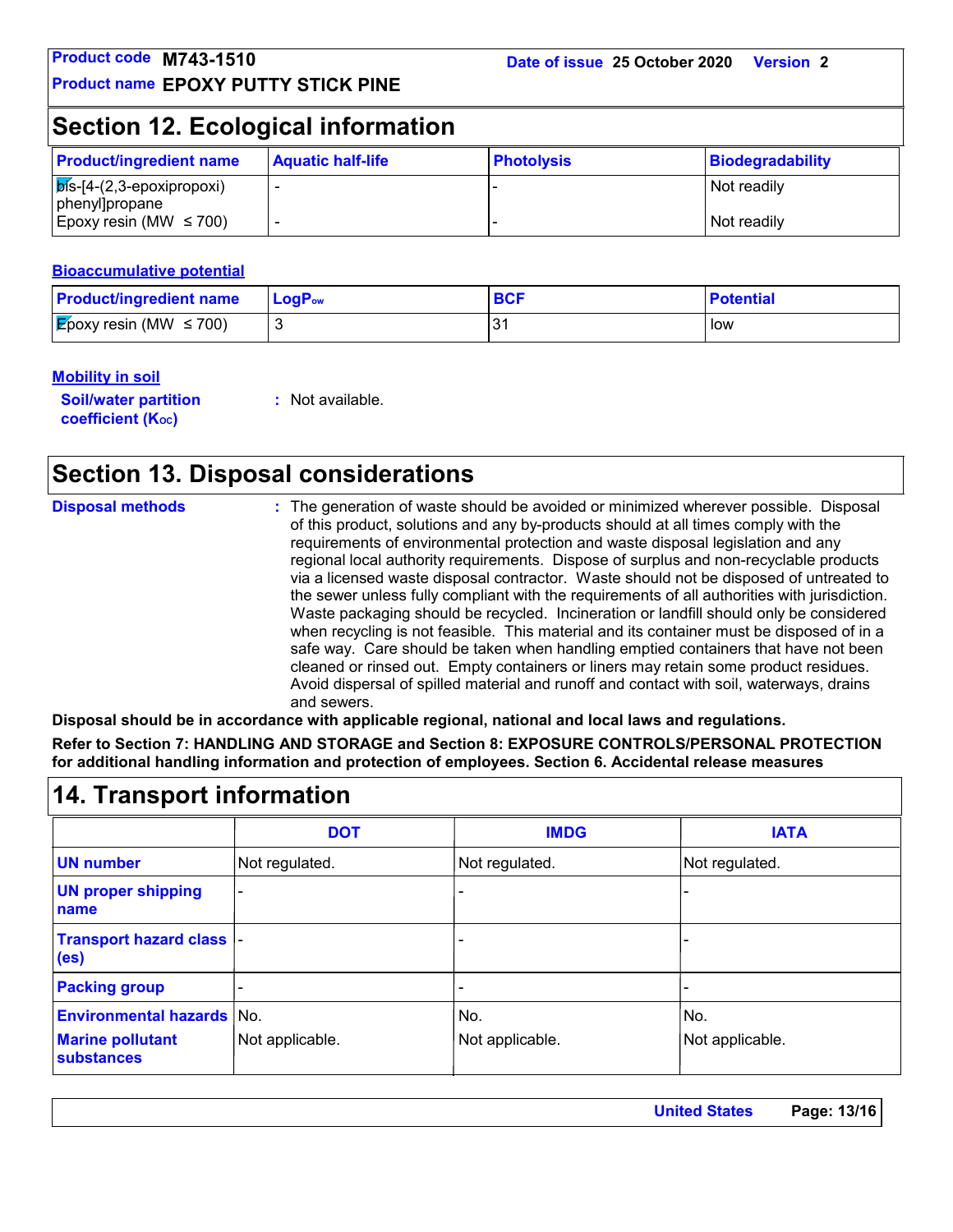**Product name EPOXY PUTTY STICK PINE**

# **Product code M743-1510<br>
Product name EPOXY PUTTY STICK PINE<br>
14. Transport information<br>
14. Transport information**

### **Additional information**

None identified. **:** None identified. **: DOT IMDG IATA :** None identified.

**Special precautions for user Transport within user's premises:** always transport in closed containers that are **:** upright and secure. Ensure that persons transporting the product know what to do in the event of an accident or spillage.

**Transport in bulk according :** Not applicable. **to IMO instruments**

# **Section 15. Regulatory information**

### **United States**

**United States inventory (TSCA 8b) :** At least one component is inactive.

**SARA 302/304**

**SARA 304 RQ :** Not applicable.

**Composition/information on ingredients**

No products were found.

### **SARA 311/312**

**Classification :** SKIN CORROSION - Category 1C SERIOUS EYE DAMAGE - Category 1 SKIN SENSITIZATION - Category 1 CARCINOGENICITY - Category 1A SPECIFIC TARGET ORGAN TOXICITY (SINGLE EXPOSURE) (Respiratory tract irritation) - Category 3 SPECIFIC TARGET ORGAN TOXICITY (REPEATED EXPOSURE) - Category 1

### **Composition/information on ingredients**

| <b>Name</b>                                                                                                                                                    | $\frac{9}{6}$ | <b>Classification</b>                                                                                   |  |
|----------------------------------------------------------------------------------------------------------------------------------------------------------------|---------------|---------------------------------------------------------------------------------------------------------|--|
| $ \overline{Y}$ alc, not containing asbestiform<br>fibres                                                                                                      | ≥90           | SPECIFIC TARGET ORGAN TOXICITY (SINGLE EXPOSURE)<br>(Respiratory tract irritation) - Category 3         |  |
| bis-[4-(2,3-epoxipropoxi)phenyl]<br>propane                                                                                                                    | ≥75 - ≤90     | <b>SKIN IRRITATION - Category 2</b><br><b>EYE IRRITATION - Category 2A</b>                              |  |
|                                                                                                                                                                |               | SKIN SENSITIZATION - Category 1B                                                                        |  |
| Poly[oxy(methyl-1,2-ethanediyl)],<br>α-hydro-ω-hydroxy-, ether with<br>2,2-bis(hydroxymethyl)-1,3-propanediol<br>(4:1),<br>2-hydroxy-3-mercaptopropyl<br>ether | ≥50 - ≤75     | SKIN SENSITIZATION - Category 1B                                                                        |  |
| Epoxy resin (MW $\leq$ 700)                                                                                                                                    | ≥10 - ≤20     | SKIN IRRITATION - Category 2<br><b>EYE IRRITATION - Category 2A</b><br>SKIN SENSITIZATION - Category 1B |  |
| 2,4,6-tris(dimethylaminomethyl)                                                                                                                                | $≥10 - ≤15$   | <b>ACUTE TOXICITY (oral) - Category 4</b>                                                               |  |
|                                                                                                                                                                |               | <b>United States</b><br>Page: 14/16                                                                     |  |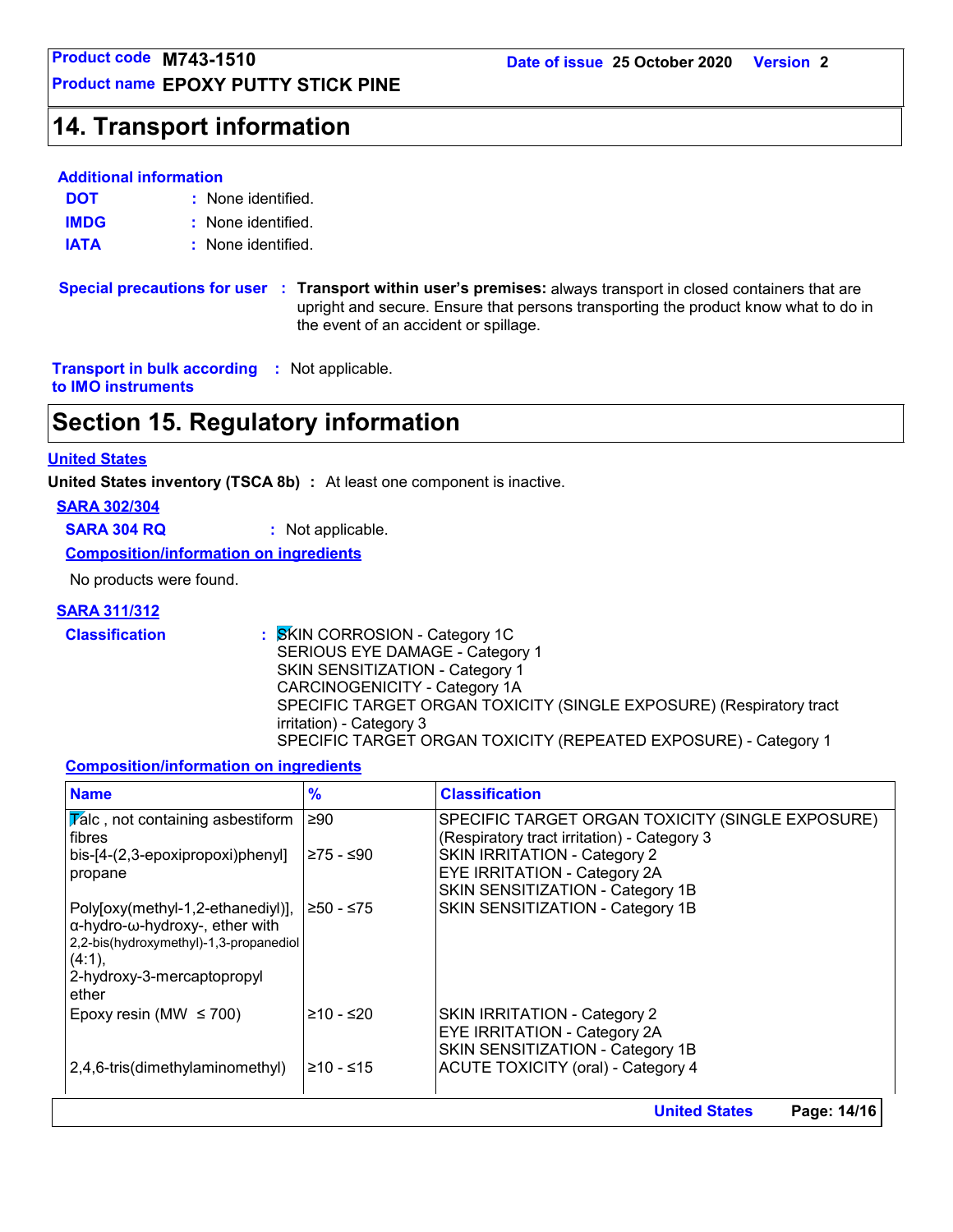# **Section 15. Regulatory information**

| phenol                                                     |                               | ACUTE TOXICITY (dermal) - Category 4<br>SKIN CORROSION - Category 1C<br>SERIOUS EYE DAMAGE - Category 1                                           |
|------------------------------------------------------------|-------------------------------|---------------------------------------------------------------------------------------------------------------------------------------------------|
| l titanium dioxide<br>bis[(dimethylamino)methyl]<br>phenol | $≥1.0 - ≤5.0$<br>$≥1.0 - 5.0$ | <b>SKIN SENSITIZATION - Category 1B</b><br>CARCINOGENICITY - Category 2<br><b>SKIN CORROSION - Category 1B</b><br>SERIOUS EYE DAMAGE - Category 1 |
| crystalline silica, respirable<br>powder (<10 microns)     | $≥1.0 - ≤5.0$                 | CARCINOGENICITY - Category 1A<br><b>SPECIFIC TARGET ORGAN TOXICITY (REPEATED)</b><br><b>EXPOSURE) - Category 1</b>                                |

**Additional environmental information is contained on the Environmental Data Sheet for this product, which can be obtained from your RPM representative.**

### **California Prop. 65**

**WARNING**: Cancer - www.P65Warnings.ca.gov.

# **Section 16. Other information**

**Hazardous Material Information System (U.S.A.)**

**Health** : 3 \* **Flammability** : 0 **Physical hazards** : 0 0

( \* ) - Chronic effects

**Caution: HMIS® ratings are based on a 0-4 rating scale, with 0 representing minimal hazards or risks, and 4 representing significant hazards or risks. Although HMIS® ratings and the associated label are not required on MSDSs or products leaving a facility under 29 CFR 1910.1200, the preparer may choose to provide them. HMIS® ratings are to be used with a fully implemented HMIS® program. HMIS® is a registered trademark and service mark of the American Coatings Association, Inc.**

**The customer is responsible for determining the PPE code for this material. For more information on HMIS® Personal Protective Equipment (PPE) codes, consult the HMIS® Implementation Manual.**

**National Fire Protection Association (U.S.A.)**

|                                               | Health : 3 Flammability : 0 Instability : 0                                                                                                                                                                                                                                                                                                                                                                                                                                                                                                                                                                           |
|-----------------------------------------------|-----------------------------------------------------------------------------------------------------------------------------------------------------------------------------------------------------------------------------------------------------------------------------------------------------------------------------------------------------------------------------------------------------------------------------------------------------------------------------------------------------------------------------------------------------------------------------------------------------------------------|
| Date of previous issue                        | : 10/20/2020                                                                                                                                                                                                                                                                                                                                                                                                                                                                                                                                                                                                          |
| <b>Organization that prepared</b><br>the MSDS | : EHS                                                                                                                                                                                                                                                                                                                                                                                                                                                                                                                                                                                                                 |
| <b>Key to abbreviations</b>                   | $\therefore$ ATE = Acute Toxicity Estimate<br>BCF = Bioconcentration Factor<br>GHS = Globally Harmonized System of Classification and Labelling of Chemicals<br>IATA = International Air Transport Association<br>IBC = Intermediate Bulk Container<br><b>IMDG = International Maritime Dangerous Goods</b><br>LogPow = logarithm of the octanol/water partition coefficient<br>MARPOL = International Convention for the Prevention of Pollution From Ships, 1973<br>as modified by the Protocol of 1978. ("Marpol" = marine pollution)<br>$N/A = Not available$<br>SGG = Segregation Group<br>$UN = United Nations$ |

**Indicates information that has changed from previously issued version.**

### **Disclaimer**